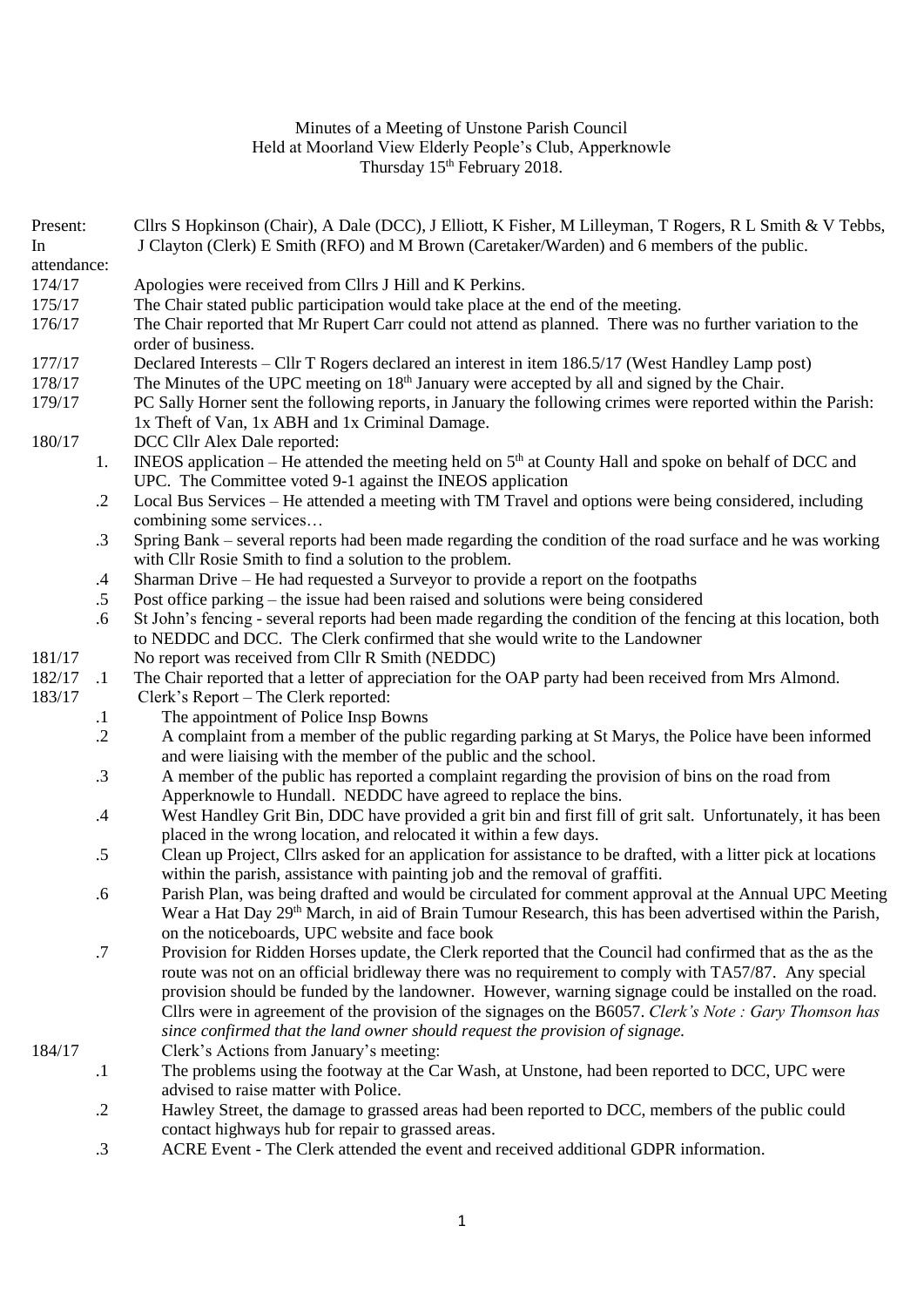- .4 St John's Road Fencing, The Clerk confirmed that a letter would be sent to the landowner, to establish the responsibility for the up keep of the fencing.
- .5 Citation – The Clerk reported that NALC had replied regarding the contract. All Cllrs asked that a letter be sent to the company to request a reduction in the premium due to the reduction in services provided to the Council.
- .6 GDPR- The Clerk reported that DALC were still formulating the service which would be offered for GDPR audits.
- 185/17 It was noted that DALC Circulars and all relevant correspondence had been circulated, copies were available from the Clerk
- 186/17 Items Raised by Councillors.
	- .1 Peak Resort – Cllr Hopkinson and Cllr Dale attended a meeting with the Peak Resort Liaison Group on 14th Mr Carr reported:
	- a) The roundabout is due for completion in April 2018
	- b) The Construction phase of Peak Resort was due to commence in September 2018 and the project was due for completion on 2020.
	- c) Land drains in the wood had been repaired and the situation was being monitored.
	- d) The Car Park was due to open in Spring, for use by cars only, Horse boxes and caravans would not be allowed.
	- .2 INEOS Cllr Dale confirmed that a Public Enquiry had been arranged for  $19<sup>th</sup>$  June 2018, in relation to the application.
	- .3 Cycle Path Two consultation events had been held in the local area, to inform local residents of the proposals. All Cllrs present voted against the Cycle Path in its proposed location and against the use of Parish land for its provision. The Clerk would inform Gary Thomson of this decision
	- .4 Telephone Box Update The Clerk confirmed that BT had been asked to disconnect the power supply for the Telephone box near Church Street, this work can take up to 26 weeks. Quotations for the removal of the box had been sought.
	- .5 West Handley lamppost The Clerk reported that Debbie Anderson had replied and stated that a decision on the replacement would take place in the new fiscal year. Cllr Rogers asked that the matter be brought forward to the April meeting.
	- .6 Pot Holes Cllr Elliott reported pot holes on Hundall Lane, Windmill Lane ad Moortop Road. Cllr Rogers added that pot holes were also a problem on Main Road in West Handley. The Clerk would report the matter to DCC.
	- .7 Blocked drains Cllr Smith reported problems with blocked drains on Crow Lane and Sheffield Road. The Clerk would report the matter, for attention.
	- Parish Facilities The Caretaker/Warden reported:
	- .1 Regular checks on all grit bins, dog bins, bus stops, notice boards, play areas had been carried out.
	- .2 Refurbishment of benches was ongoing
	- .3 Mole problem at Whittington play area has been resolved.
	- .4 The Mower has been serviced, ready for the new season
	- .5 Work on the Moss control for the rubber matting at the play areas is on-going and will be monitored
	- .6 First Aid Training with St John's Ambulance Service had been completed.
	- .7 Tree Report The Caretaker/Warden reported that the last tree survey was carried out In May 2015, and all recommended remedial works had been carried out. He recommended that an inspection now takes place. Cllrs asked the RFO to source three quotations for the inspection of the parks and Unstone Green and report back.
	- .8 Annual Park Inspection. The Caretaker/Warden reported that the annual independent playground inspection was due in March 2018. The RFO would obtain three quotations, including NEDDC and confirm requirements for this inspection.

## 188/17 RFO's Report.

187/17

.1 The RFO's report had been circulated and was approved.

The Cheque /BAC's request for February - £5,899.45 was unanimously approved along with the current income sheet and bank reconciliation.